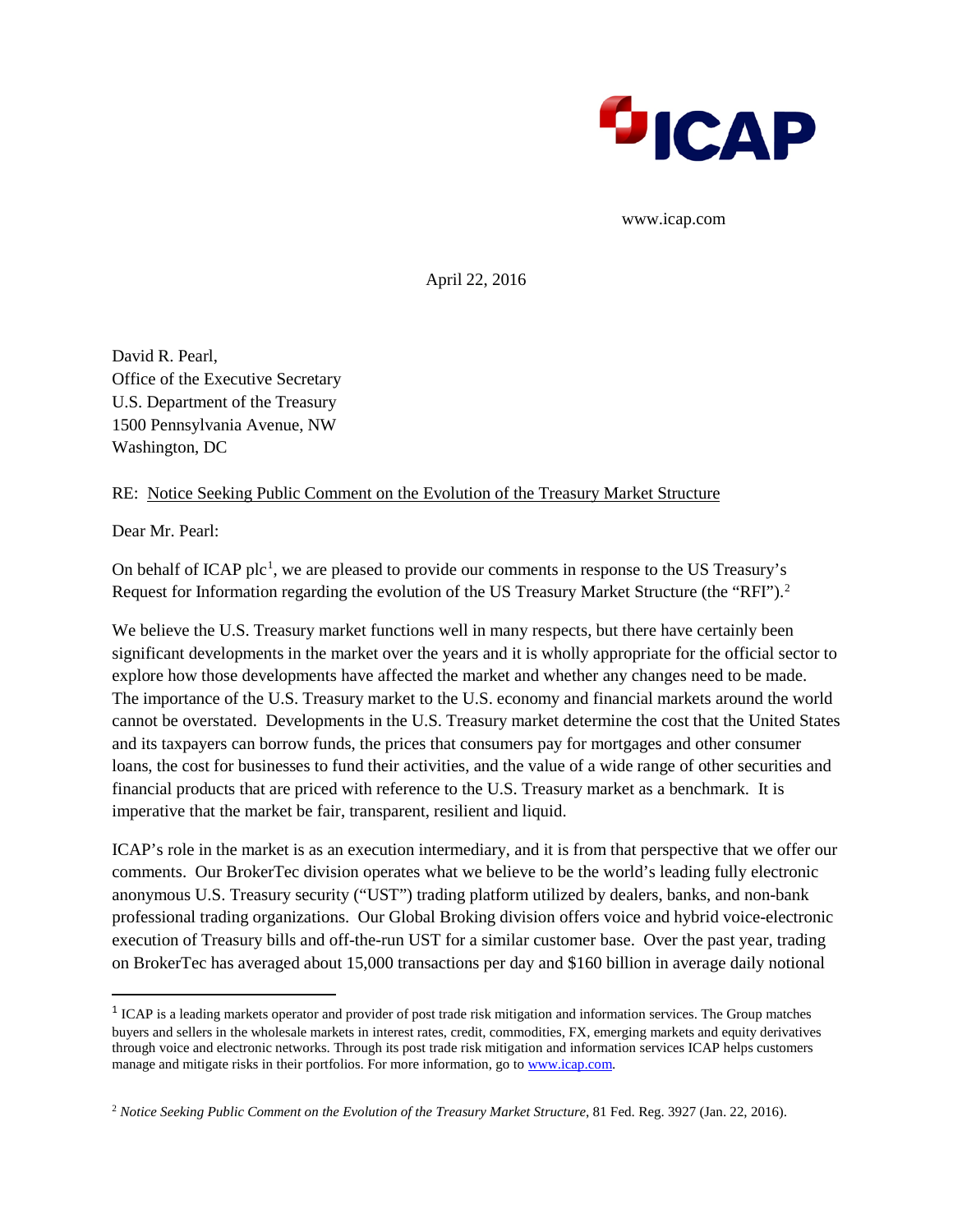trading volume. While precise numbers are unavailable, we believe our Americas Broking business accounts for a meaningful percentage of interdealer trading in the off-the-run market.

### **General Comments**

While we have responded to certain specific RFI questions below, we want to initially suggest some general considerations about the market that we believe should be taken into account in any contemplated policy response.

Diffuse Regulation – any policy response needs to recognize that any envisioned solution will need to cut across multiple regulatory regimes and structures. For example, many broker-dealers in the UST market are registered with and regulated by the SEC and FINRA. Banking entities, however, are also permitted to engage in UST broking and dealing activity, and would be regulated instead by the relevant banking supervisor rather than the SEC and FINRA. Further, beyond the cash market, market participants managing their interest rate exposure will actively trade not just the cash market but the futures and swaps markets as well. Those markets are regulated by the CFTC, the NFA, and exchanges and swap execution facilities acting in an SRO capacity. While the differing forms of regulation certainly do not preclude making enhancements to the market, it is critical that policymakers ensure their proposals adequately capture this state-of-affairs, both to ensure effective implementation and to foreclose unwanted changes to market participant behavior to take advantage of perceived regulatory arbitrage opportunities.

Trading Venue Market Structure – the UST trading market has evolved largely in response to market participant needs rather than being shaped by regulatory mandates. It is an over-the-counter market, where participants can execute transactions by voice, on electronic platforms oriented towards a dealer-tocustomer request-for-quote model, and on electronic platforms like BrokerTec that are oriented towards a professional trader order book model. Unlike the equity markets, there is no concept of a national best bid or offer against which to measure executions, and unlike futures, there is no requirement that all transactions be exchange-traded and centrally cleared.

As policymakers consider any changes to market structure, we would urge that any such changes be undertaken cautiously, based on rigorous analysis and a clear sense of the desired goals. Experience shows that the different models have both strengths and weaknesses.

The U.S. futures model, where the exchanges have a vertical monopoly based on their control of clearing houses, brings all trading interest to a single venue and manages the leverage associated with the product through required clearing. The model may be less successful, however, in bringing about lower prices and customer-friendly innovations due to the absence of meaningful competition.

Conversely, the equity markets are characterized by multiple execution venues, a Reg NMS requirement to execute at or within the publicly disseminated national best bid and offer available on any venue, and the management of leverage through margin rules administered at the broker-dealer customer account level. While this model has contributed to competitive innovation and pricing, it has also raised concerns about whether the disparate execution venues create opportunities for undesirable behavior across venues and inadequately managed risk linkages.

For these reasons, we believe there is considerable uncertainty as to what in fact is the most preferred trading venue structure, even as one readily agrees any such structure should be measured by its fairness,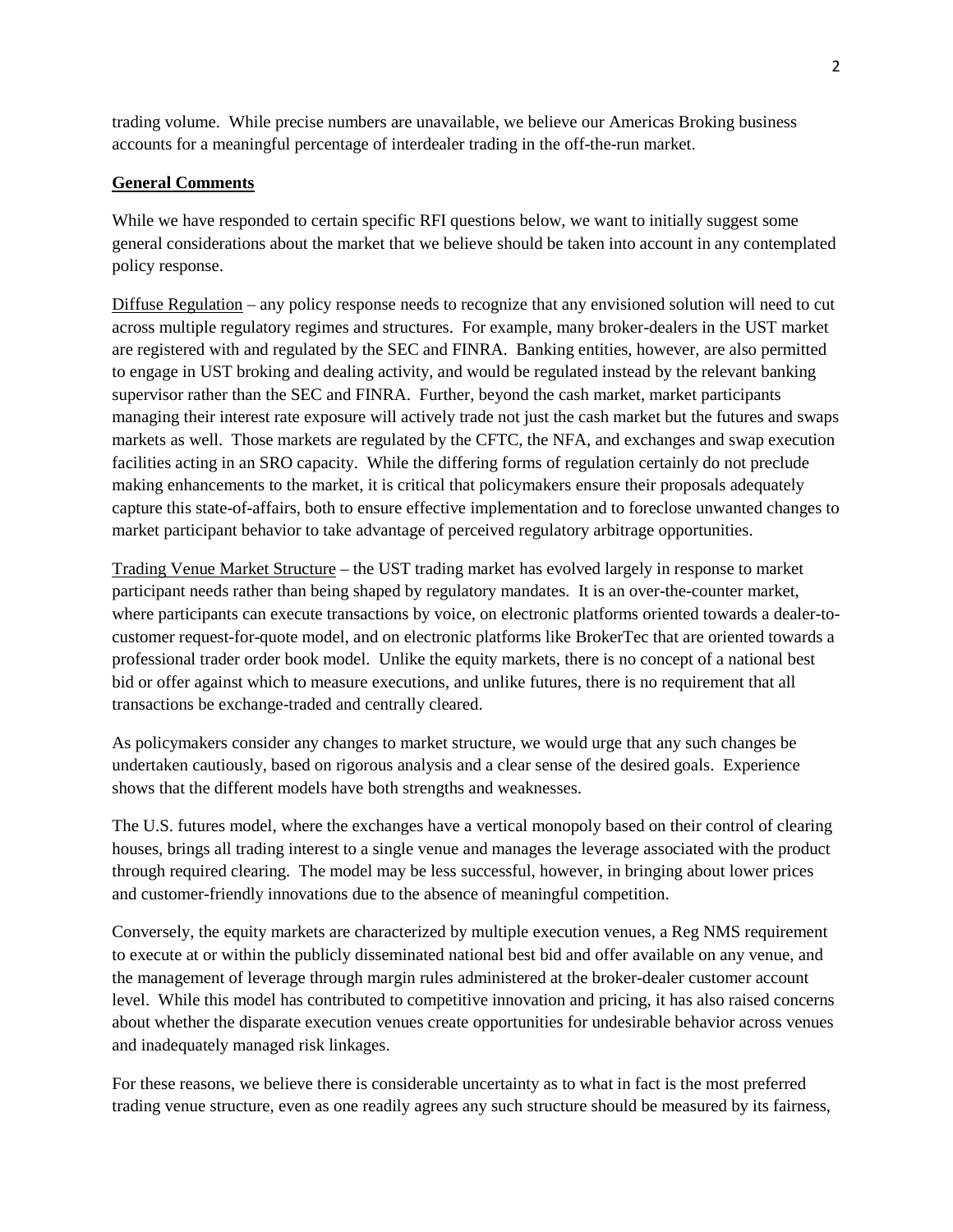transparency, resiliency, and facilitation of liquidity. That uncertainty counsels caution, particularly in a marketplace for an instrument that is so central to the functioning of U.S. and world markets.

Instrument Categories – the UST market can usefully be thought of as divided into two categories, on-therun and off-the-run instruments, and the distinctions between the two should be reflected in policy choices. On-the-run instruments consist of the most recently issued 2-year, 3-year, 5-year, 7-year, 10 year, and 30-year bonds, and those instruments are highly liquid upon issuance and serve as critical benchmarks and pricing references across the financial markets. Off-the-run instruments consist of all seasoned UST products, and they are far less liquid and far less significant to the pricing of other instruments. Each category currently trades quite differently, and given their different liquidity characteristics and importance to the market, one regulatory approach is unlikely to be suitable for both categories of instruments.

October 15, 2014 – the volatility of October 15, 2014 certainly merits the review that policymakers have undertaken, but it's also important to remember that in many respects the market functioned very well that day. In the case of BrokerTec, we saw record trading activity of \$456 billion and that activity was processed, cleared, and settled without incident. Notwithstanding the volatility, there were transactions at price points up and down the curve. We do not believe that event alone should be a basis for material changes to the market that are not demonstrated by study and analysis to be clear improvements.

### **Comments on RFI**

l

ICAP's response to specific parts of the RFI are set forth below. We have responded to those requests where we believe our perspective as a trading venue operator may be most useful. $3$ 

## **Section I. Further Study of the Evolution of the U.S. Treasury Market and the Implications for Market Structure and Liquidity.**

## **Question 1.5. What changes to the U.S. Treasury market structure, whether through public or private sector initiatives, might be advisable given the recent and expected future evolution? What role should the public sector play in driving or facilitating these changes?**

**Answer:** We believe that the US Treasury Market largely functions quite well in its current iteration. As we discuss below, certain changes, such as increased reporting to the official sector and setting minimum operational and risk management requirements for all UST trading platforms and venues, are sensible and by their nature will need to be driven by public sector mandates. For other changes that have been discussed we would urge careful consideration before imposing new requirements in areas such as mandated clearing, intra-day margining, limitation of high-frequency strategies, or cross-market trading halts. These are all worth careful study but we do not believe that the perceived benefits of mandates in these areas have yet been demonstrated to outweigh the perceived costs.

## **Question 1.6**. **What are the benefits and risks from the increased speed with which secondary market transactions take place? Do these benefits and risks differ across individual products (e.g., on-the-run versus off-the run securities?) How have market participants and trading venues**

<span id="page-2-0"></span><sup>&</sup>lt;sup>3</sup> Our comments are keyed to the provisions as enumerated in the RFI for ease of reference.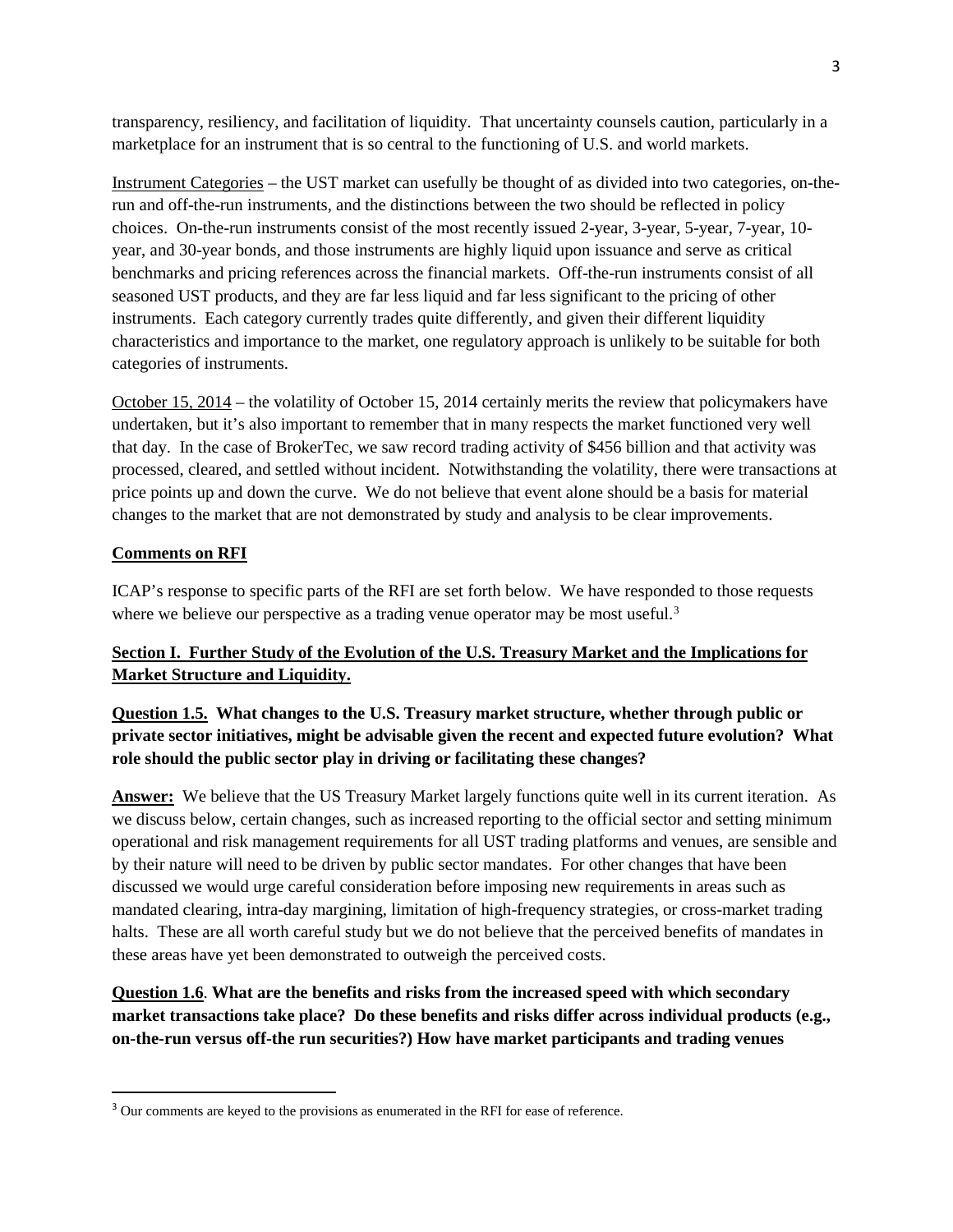### **responded to, or facilitated, improvements in speed, and how, if at all should policy makers respond?**

**Answer:** We do not believe the official sector should regulate transaction speed. High-frequency strategies, which are employed by many different market participants, add additional liquidity provision to the ecology of the market and help narrow bid-offer spreads. High-frequency traders can certainly act on prices faster than slower traders, but it is not clear that such advantages are unfair (and there will always be market participants for whom speed is more important than for other market participants).

We do believe, however, that it is critical for regulators and regulated firms to police and prevent behaviors such as spoofing, layering, and improper self-trading that may be more easily facilitated with high-frequency strategies. We also believe that trading venues should clearly disclose their material operating policies and procedures so that market participants understand how trading on that venue occurs and can make an informed choice about what type(s) of venue(s) they want to utilize.

We appreciate the concerns that have been raised about the diminishing returns of an "arms race" for greater and greater speed, as well as concerns about whether the liquidity provided by high-frequency trading may have meaningfully different attributes than other types of liquidity. However, we do not see an easy or obvious regulatory response to these issues. [4](#page-3-0) ICAP believes that permitting trading venues to innovate, and requiring them to provide transparency to their participants, is more likely than official sector mandates to lead to a marketplace that serves the differing needs of different market participants.

# **Section II. Continued Monitoring of Trading and Risk Management Practices Across the U.S. Treasury Market and A Review of the Current Regulatory Requirements Applicable to the Government Securities Market and Its Participants.**

**Question 2.1(b). To what extent should venue-level risk management practices be uniform across Treasury cash and futures venues? For example, should there be trading halts in the Treasury cash market and should they be coordinated between Treasury cash and futures markets, and if so, how?**

**Answer:** We believe that UST trading venues and futures venues should maintain robust venue-level risk management, and that it is appropriate for the official sector to set minimum risk management standards (as, for example, the SEC has done with the promulgation of Rule 15c3-5 for those providing market access). We also support the adoption of best practices and voluntary standards like those promulgated by the Treasury Market Practices Group.

We do not at this time support mandatory trading halts either within the cash market alone or coordinated with the futures markets. As an initial matter, investors expect to be able to transact during market hours, and anything that contravenes that expectation should be presumptively disfavored. That is even more so for on-the-run UST instruments, which serve as critical benchmarks across the financial markets. Indeed, a trading halt in UST would effectively disrupt trading in all other instruments that trade on a spread to

 $\overline{\phantom{a}}$ 

<span id="page-3-0"></span><sup>&</sup>lt;sup>4</sup> The notice and comment process that is currently taking place at the SEC over the application for the IEX equities exchange is illustrative. IEX proposes to utilize a speed bump to minimize the advantages of a high-frequency strategy, yet knowledgeable and passionate market participants are deeply divided over whether the IEX model is more or less fair than existing models. See, e.g., "Plan for New Stock Exchange Stirs Furious Debate," *New York Times*, November 16, 2015.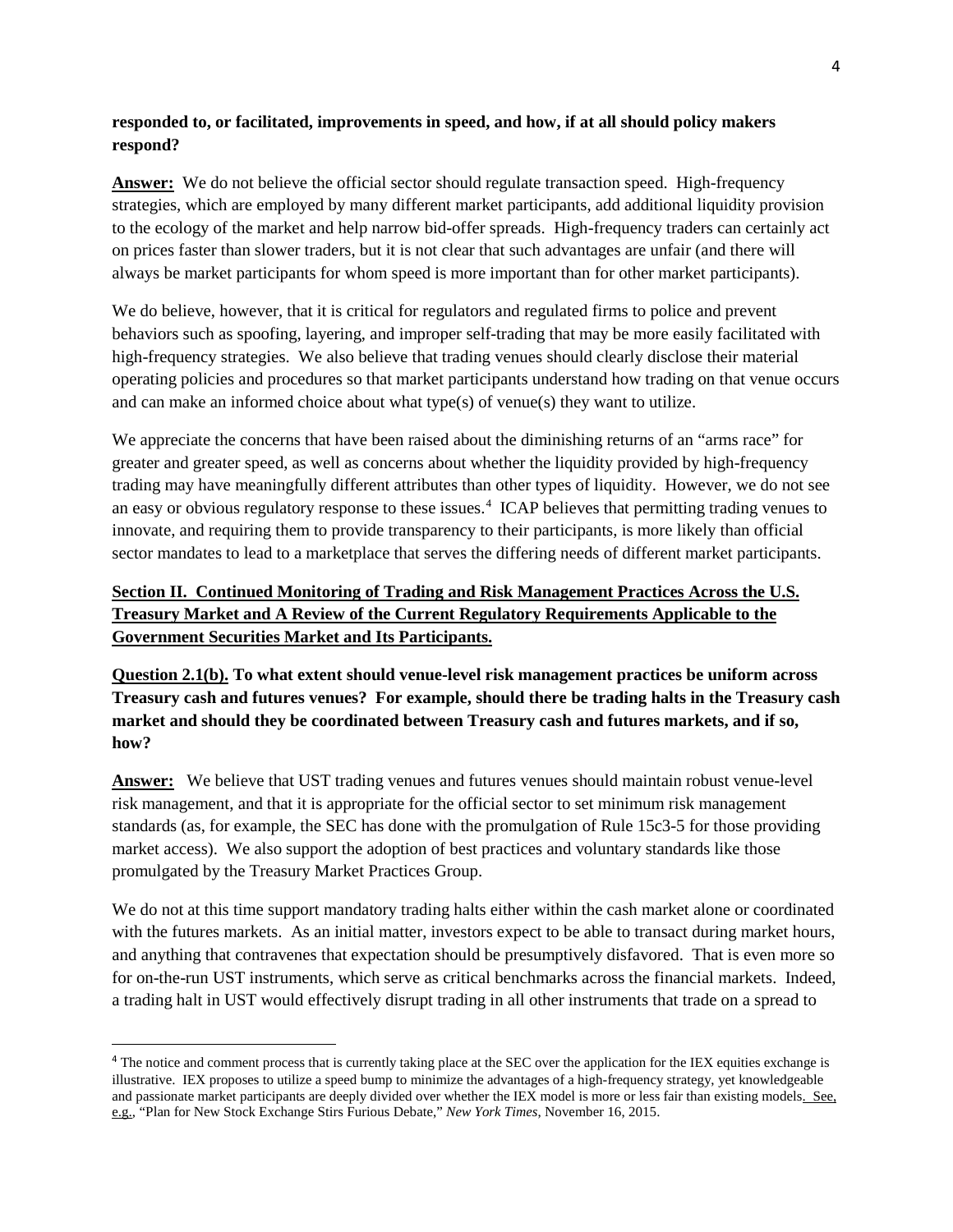the benchmark, such as interest-rate swaps, off-the-run treasuries, agency and MBS securities, and investment-grade corporate bonds. Second, we believe the efficacy of trading halts in other markets is decidedly unsettled – for example, implementation of a trading halt during the stock market declines in China earlier this year appeared may have exacerbated volatility rather than mitigated it.<sup>5</sup> Third, we question the ability to enforce a trading halt in the UST market, given that it is an over-the-counter market with no exchange trading requirement. Even if certain venues halted trading, market participants could still transact through other venues or on the telephone.

### **Question 2.6. Many of the standards applicable to the U.S. securities, commodities and derivatives markets are not applicable to the US Treasury cash market. Which differences, if any, should be addressed and how should standards be aligned?**

**Answer:** We do not believe that the UST trading structure needs to be aligned to the commodities and derivatives markets. As noted in our general comments, existing market structure models have their strengths and weaknesses, and we do not believe there is a basis to conclude that the futures or derivatives models are superior to a structure that has worked well for UST's for an extended period.

However, we do believe that the official sector should increase the standards applicable to UST trading venues. Currently such venues are exempt from registration as Alternative Trading Systems under Reg ATS if their products include only U.S. government securities. We believe this exemption should be removed.

We also believe that the requirements for a UST ATS should be enhanced, and more tailored to the attributes of the UST market.<sup>[6](#page-4-1)</sup> A UST ATS should be subject to the requirements of SEC Rule 15c3-5, which requires platforms to implement important risk-mitigation tools when providing market access.<sup>[7](#page-4-2)</sup> We also believe a UST ATS should be required to meet defined standards in areas such as business continuity, resiliency, technology change control, the reporting of system problems and issues to the official sector, and frequency of audits.

## **Question 2.7. Should self-trading be expressly prohibited in the cash Treasuries market? Does selftrading provide any benefits to the markets? Are there risk management tools, either at trading firms or at trading platforms, which can effectively reduce levels of self-trading and improve trading efficiencies?**

**Answer:** Self-trading can provide benefits to the markets. To the extent a market better reflects "true" value the more it reflects the available sentiments about prices, independent sentiments even from within the same organization may contribute usefully to price discovery. In addition, many large organizations operate multiple businesses that may participate in the UST market, and if those businesses are operating independently, going outside the firm to execute and unintentionally matching with an independent part of the same organization can help that organization validate the accuracy of pricing.

 $\overline{\phantom{a}}$ 

<span id="page-4-0"></span><sup>5</sup> See, e.g., "China Suspends Stock Circuit Breaker Days After Introduction," *Bloomberg*, January 7, 2016.

<span id="page-4-1"></span><sup>&</sup>lt;sup>6</sup> Reg ATS was issued originally to address the proliferation of internet based equity trading platforms, and many of its provisions are focused on obligations associated with market share levels in equity stocks.

<span id="page-4-2"></span><sup>&</sup>lt;sup>7</sup> We believe that by its terms Rule 15c3-5 may already apply to even an ATS that is not required to register as such, but we believe explicit clarification of that point would be helpful to the marketplace.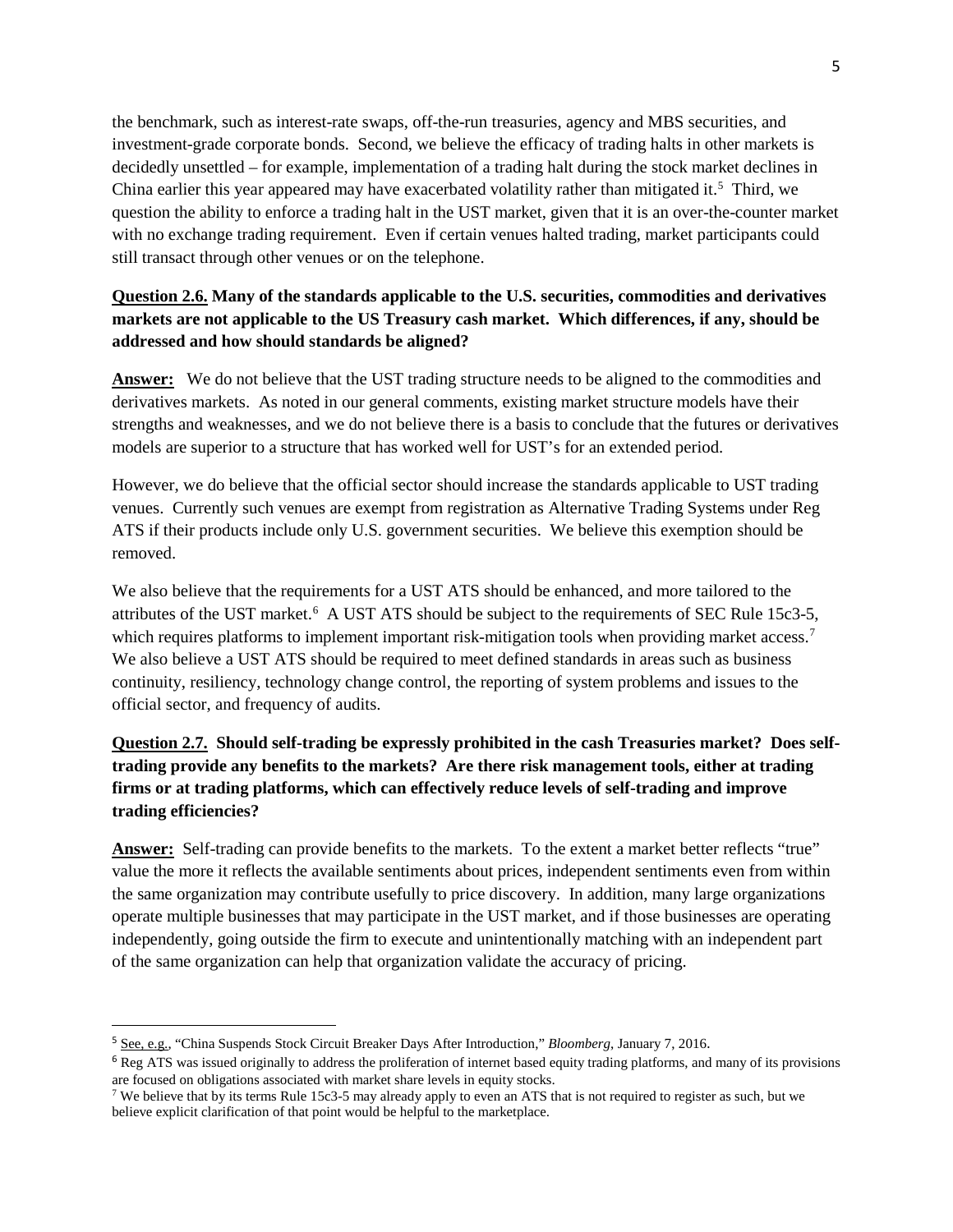For those reasons, we believe a prohibition on self-trading is unwarranted. However, we recognize the potential for improper self-trading to be harmful to markets and believe the public sector should subject such activity to regulation and provide needed guidance.

We believe the approach that FINRA has taken in this area is sensible. FINRA Rule 5210 has made it clear that "self-trading" between different parts of the same legal entity is not inherently improper<sup>[8](#page-5-0)</sup> provided it reflects truly independent activity. However, FINRA specifies that firms that may engage in self-trading need to affirmatively monitor their activity, ensure it is truly independent, and consider whether high volumes of even independent self-matching should continue. The FINRA Rule, however, applies by its terms only to FINRA members, generally registered broker-dealers. Policymakers should consider regulations that would apply these requirements to other market participants as well.

We also believe that trading venues should have in place policies and procedures reasonably designed to detect, prevent and report suspicious activity, including activity that may constitute improper self-trading. Platforms should also develop and make available to market participants tools that enable them to manage their potential to self-trade on the platform, for example by permitting them to block their capacity to selfmatch in identified circumstances. Platforms should also conduct routine monitoring of trading activity, and include in customer agreements an obligation to conduct activity in compliance with all laws and regulations, and a right for the platform to terminate access in the event of problematic activity. In this regard, we think the marketplace would benefit from more detailed official sector guidance on best practices for monitoring potentially problematic self-trading behavior.

## **Section III. Assessment of the Data Available to the Official Sector on US Treasury Cash Securities Market.**

**Questions 3.2. What frequency and type of additional data reporting to the official sector is necessary for it to effectively monitor functioning of the US Treasury markets, including cash, futures and financing markets? What level of granularity is necessary for sufficient monitoring to be performed (e.g., transaction data, inventories or positions, order book data, and other additional data) across venues?**

- **(a) Should all transactions in securities issued by the Treasury be subject to reporting or should reporting be limited to secondary market transactions or some other subset?**
- **(b) Should repurchase agreement transactions be reportable?**

**Answer:** We support the reporting to the official sector of all UST transactions, including repurchase agreements, as well as interest-rate futures and interest-rate swaps. These instruments all play a role in the transfer of interest-rate risk and bear on the development and integrity of benchmark prices. The official sector should have available to it, and be able to share within and across the sector as needed, all information needed to perform its oversight role effectively.

With respect to data reporting details and specifications, we believe it is difficult to do justice to that complex subject within the confines of a Comment Letter, and we would advise that a task force containing representatives from a cross-section of market participants be convened to make

 $\overline{\phantom{a}}$ 

<span id="page-5-0"></span><sup>8</sup> See FINRA Rule 5210 supplementary materials .02.

[http://finra.complinet.com/en/display/display.html?rbid=2403&element\\_id=8726](http://finra.complinet.com/en/display/display.html?rbid=2403&element_id=8726)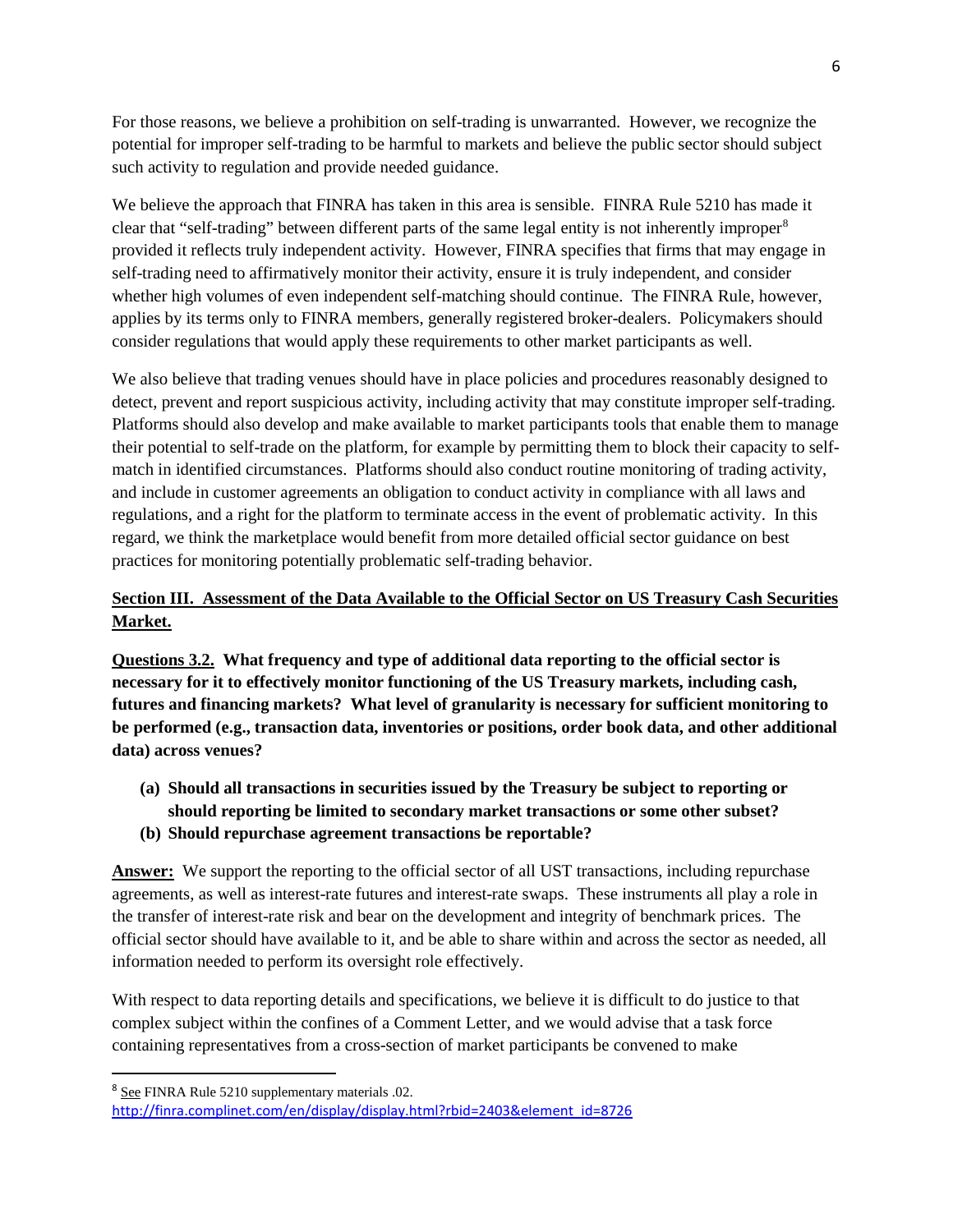recommendations to the official sector. On a conceptual level, though, we think a data reporting regime should incorporate the following:

- Specification of data to be provided in real time versus data that can be provided on a batch basis or even only upon request. For example, real-time data for on-the-run securities could include at a minimum last trade information (price, volume, time of execution), top of the order book, legal entity identifier, and trader identifier.
- Application to all significant trading intermediaries. As the UST market is an over-the-counter market, the reporting regime must ensure that it applies to any intermediary (including bank intermediaries) that can execute transactions, not just those that are registered as an ATS or that are actively marketed as trading venues. This is both to ensure comprehensive coverage of trading activity, and to ensure that trading does not migrate to less transparent venues.
- Consistent data specifications across the official sector. A common approach across the different public sector agencies and regulators should incorporate standard legal entity, trader, and instrument identifiers, as well as a commonly agreed format for reporting data fields. Reporting parties should be able to report to one central recipient, rather than to multiple official sector points.
- Address internalization of flow. A good deal of trading activity occurs internally within large dealer and banking organizations, and that activity can have significant informational value. We believe the official sector should consider ways to capture that activity to better understand its relationship to benchmark pricing.

# **Section IV. An Assessment of the Data Available to the Public on U.S. Treasury Cash Securities Markets**

## **Question 4.1. Is the publicly available information for the U.S. Treasury market trading activity [9](#page-6-0) sufficiently transparent to foster an efficient, healthy, and liquid market?**

**Answer:** Yes. We believe the market is highly transparent, efficient and liquid and do not support the imposition at this time of increased public reporting of UST transactions. First, we and many others already make extensive real-time trading data and analytics commercially available directly to customers and via third-party market data vendors such as Bloomberg and Thompson Reuters. Second, we believe the UST market is primarily an institutional market, not a retail market, and institutional parties have ample pricing data available, not just from the foregoing commercial sources, but from dealer counterparties as well. Third, UST prices are very transparent and quoted constantly on TV (MSNBC), on Bloomberg, by market commentators, and in business sections of US newspapers, and in other places as well. Fourth, any trade reporting regime entails initial and ongoing operational costs for market participants, which given the large number of OTC intermediaries, many of them small, could be quite significant – such costs should only be imposed upon a showing that they are outweighed by the commensurate benefits.

l

<span id="page-6-0"></span><sup>&</sup>lt;sup>9</sup> A FINRA-type reporting regime has been discussed as a possible policy initiative in this area. We would note that current TRACE parameters, which provide for a 15-minute reporting window and a 15-minute dissemination delay, are ill-suited to the on-the-run market, where the six main cusips are highly liquid and prices often change by the millisecond.